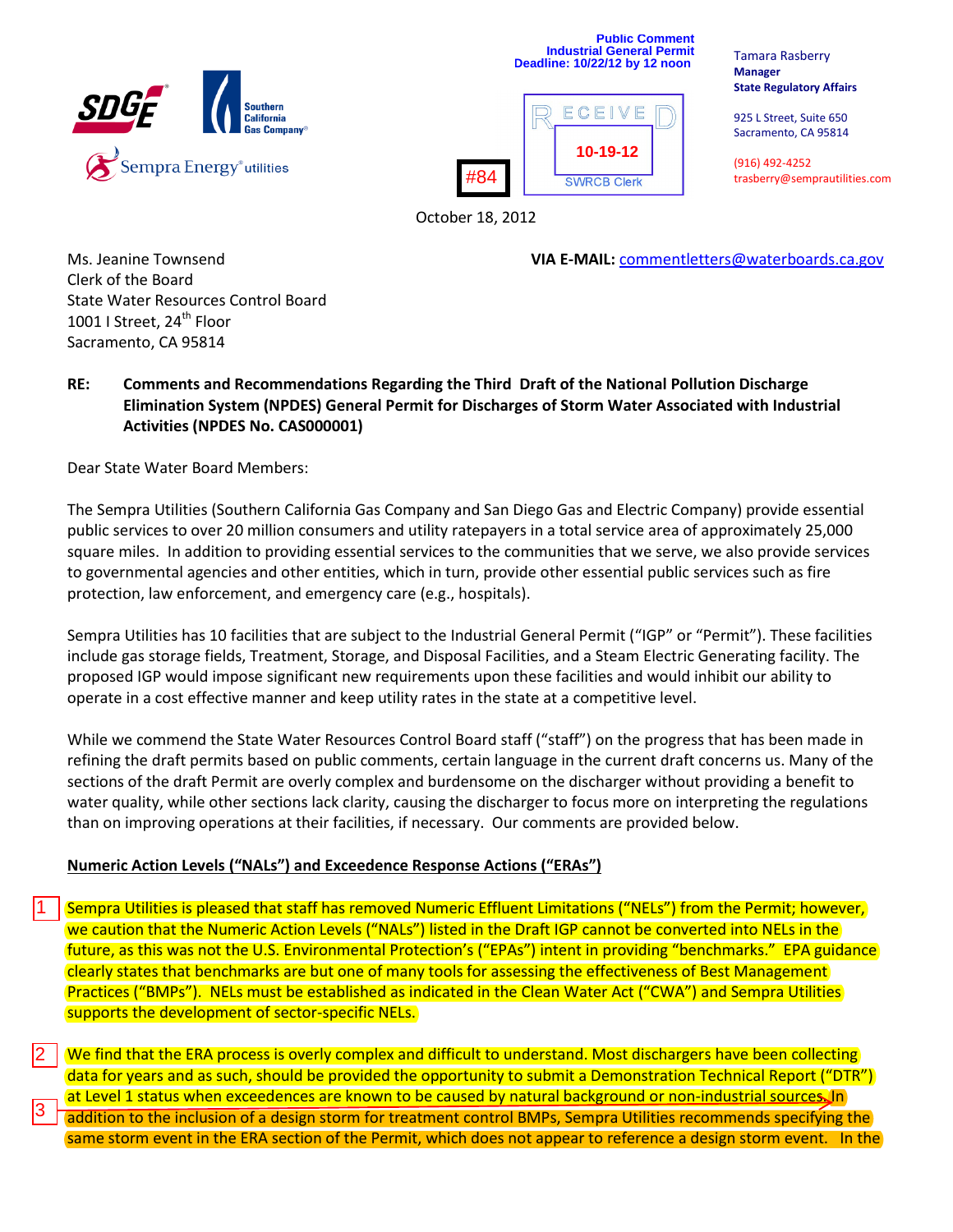interest of consistency (and to avoid confusion), we would recommend that Section XII. also specify the same design storm event. The Permit should explicitly limit data used in assessing NAL exceedences to data collected from storm events that do not exceed the Design Storm event specified in the permit (i.e. the 85th percentile storm, or the initial portion (up to and equal to the volume of the 85th percentile storm) of larger storms). Without this clarifying language, there could be a mismatch between the event magnitude required for treatment controls, and that required to assess the need for additional controls in the ERA process.

Further, Level 1 status should be extended to a two year period in order to evaluate the effectiveness of the changes in operational BMPs prescribed by the DTR. Finally, there is no process defined in the IGP for Regional Water Quality Control Boards to concur or approve significant and costly structural BMPs prior to the discharger installing said **BMPs.** Sempra Utilities supports the use of a process similar to that described in EPA's Multi-Sector General Permit (MSGP), which is less prescriptive yet still benefits water quality.

### **Total Maximum Daily Loads ("TMDLs")** 6

Sempra Utilities recommends that industrial stormwater-related TMDL-specific requirements first be incorporated into the permit before those requirements become enforceable against Dischargers. Language contained in Section V.C. exposes permittees to premature and inappropriate administrative or third party actions to enforce TMDL requirements before the TMDLs are clarified for application to specific industrial stormwater dischargers and before those refined requirements are incorporated into the Permit.

## **Qualified Industrial Storm Water Practitioner ("QISP") Requirements**

Sempra Utilities believes that the three levels of QISP personnel included in the Draft IGP is overly burdensome and will not lead to a benefit in water quality. Sempra Utilities recommends that the State simplify this requirement and limit personnel to one or two QISP levels. Also, staff has indicated that there may not be sufficient time between when training becomes available and the Permit's effective date. The Permit should allow for the development of training and the certification process for QISPs and set a separate effective date for the QISP requirements. The permit should also be revised to state that California state certified lab personnel that conduct stormwater sampling for facilities covered by the IGP are not required to obtain QISP training. 7 8 9

# $\frac{10}{11}$ 10 **Design Storms**

4

5

Sempra Utilities agrees with the draft IGP's use of an 85th percentile, 24-hour storm event as a design storm for treatment control BMPs (Section X.H.7.a) given that this definition is consistent with guidance found in CASQA's BMP handbook. We also concur with the inclusion of the option to use local historical rainfall records to calculate the maximum water flow needed to be treated for flow-based treatment control BMPs (Section X.H.7.a). However, this option does not appear to be available for volume-based BMPs in the Section X.H.7.b. Sempra Utilities requests that the use of local historical rainfall records also be allowed as a basis to calculate water volume for volume-based BMPs.

## **Receiving Water Limitations**

Section VI.A regarding receiving water limitations states that:

"Dischargers shall ensure that industrial storm water discharges and authorized non- storm water discharges ("NSWDs") do not cause or contribute to an exceedence of any applicable water quality standard ("WQS") in any affected receiving water."

In the interest of consistency, Sempra Utilities requests that the phrase "or contribute" be removed from Section VI.A. since this language is not found in the current version of EPA's MSGP and the CWA provisions related to

**2 | Third Draft of the NPDES General Permit for Discharges of Storm Water Associated with Industrial Activities 10.18.2012**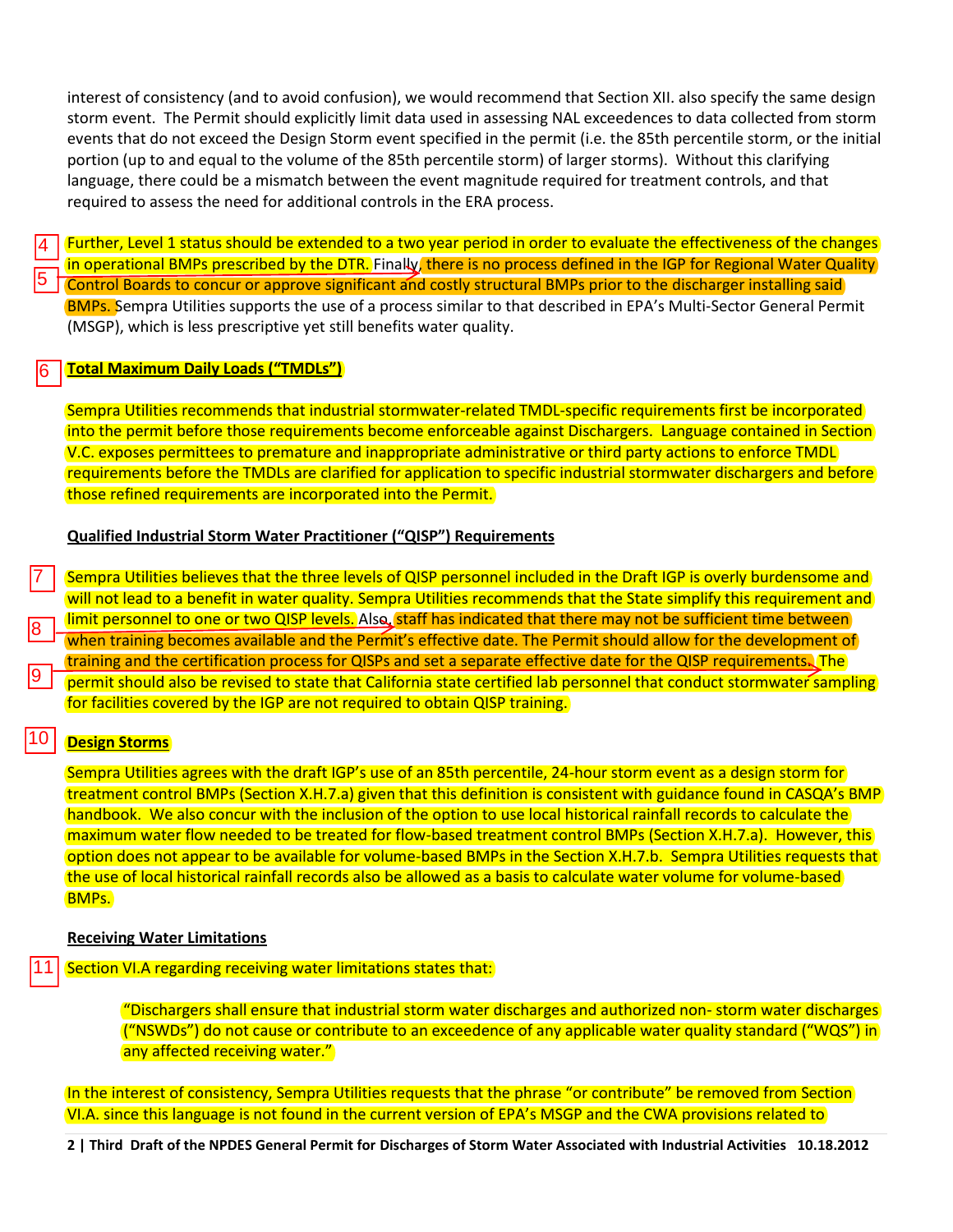receiving waters. As with other NPDES permits, we believe that full compliance with the IGP and related provisions and BMPs implies that a Discharger will not be contributing to (or responsible for) violations in WQS of receiving waters.

The Water Quality Based Corrective Actions section of the draft IGP (Section XX.B.1.) outlines the measures that have to be taken when a determination is made by the Discharger or a written notification is provided by the Regional Board that industrial storm water discharges and/or authorized NSWDs contain pollutants that are "in violation" of a Receiving Water Limitation.

Sempra Utilities requests that the phrase "in violation" be removed from Section XX.B.1. and replaced with "may otherwise exceed." Violations of receiving water limits are difficult to substantiate and/or attribute to a particular Discharger. The term "in violation" is an absolute term and gives the impression that an exceedence of receiving water limits is definitive and attributable to a sole Discharger. We believe the phrase "may otherwise exceed" is a more appropriate term.

## **Pre-Storm Inspections**

- Sempra Utilities understands the draft IGP's use of the National Oceanic and Atmospheric Administration (NOAA) forecast for rain event predictions, as noted in Section X1.A.2. The Permit requires that visual observations of all storm water drainage and containment areas be conducted prior to an anticipated precipitation event to identify any spills, leaks, or improperly controlled pollutant sources, and to ensure implementation of appropriate BMPs prior to rainfall. Sempra Utilities is concerned about the personnel resources and efforts that will be needed to constantly monitor NOAA weather reports and document rain events. We recommend the removal of predicted rain event visual observations from the Permit and replacing them with regular monthly inspection. Sempra Utilities believe a routine monthly inspection regimen will be a more efficient and productive use of onsite personnel (instead of constant tracking of predicted rain events). 12<br>13<br>14<br>15
- Section X1.A.1. of the Draft IGP also requires quarterly visual observations of NSWDs at each drainage area (for  $14$ presence or indication of prior, current, or potential unauthorized NSWDs and their sources). In the interest of consistency, Sempra Utilities recommends changing the quarterly inspection regimen for NSWDs to monthly as well.

## **Minimum Best Management Practices**

Sempra Utilities voiced its concerns about overly burdensome BMPs in comments we submitted for the second draft of the Permit. We reiterate two of those comments below:

Minimum BMPs/Good Housekeeping (Section H.2.a.iv.) states that Dischargers shall:

"Cover all stored industrial materials that can be readily mobilized by contact with storm water;"

This section should be rewritten to clarify that it does not apply to materials that are designed to be outdoors and exposed to environmental conditions.

16

 $15<sub>1</sub>$ 

Minimum BMPs/Material Handling and Waste Management (Section H.2.d.iii.) states that Dischargers shall:

"Cover waste disposal containers and material storage containers when not in use."

This section should be rewritten to clarify that this requirement is imposed ONLY prior to a forecasted rain event for materials that cannot become wind-borne; and for materials that can become wind-borne, this condition is required at the end of the work day.

**3 | Third Draft of the NPDES General Permit for Discharges of Storm Water Associated with Industrial Activities 10.18.2012**